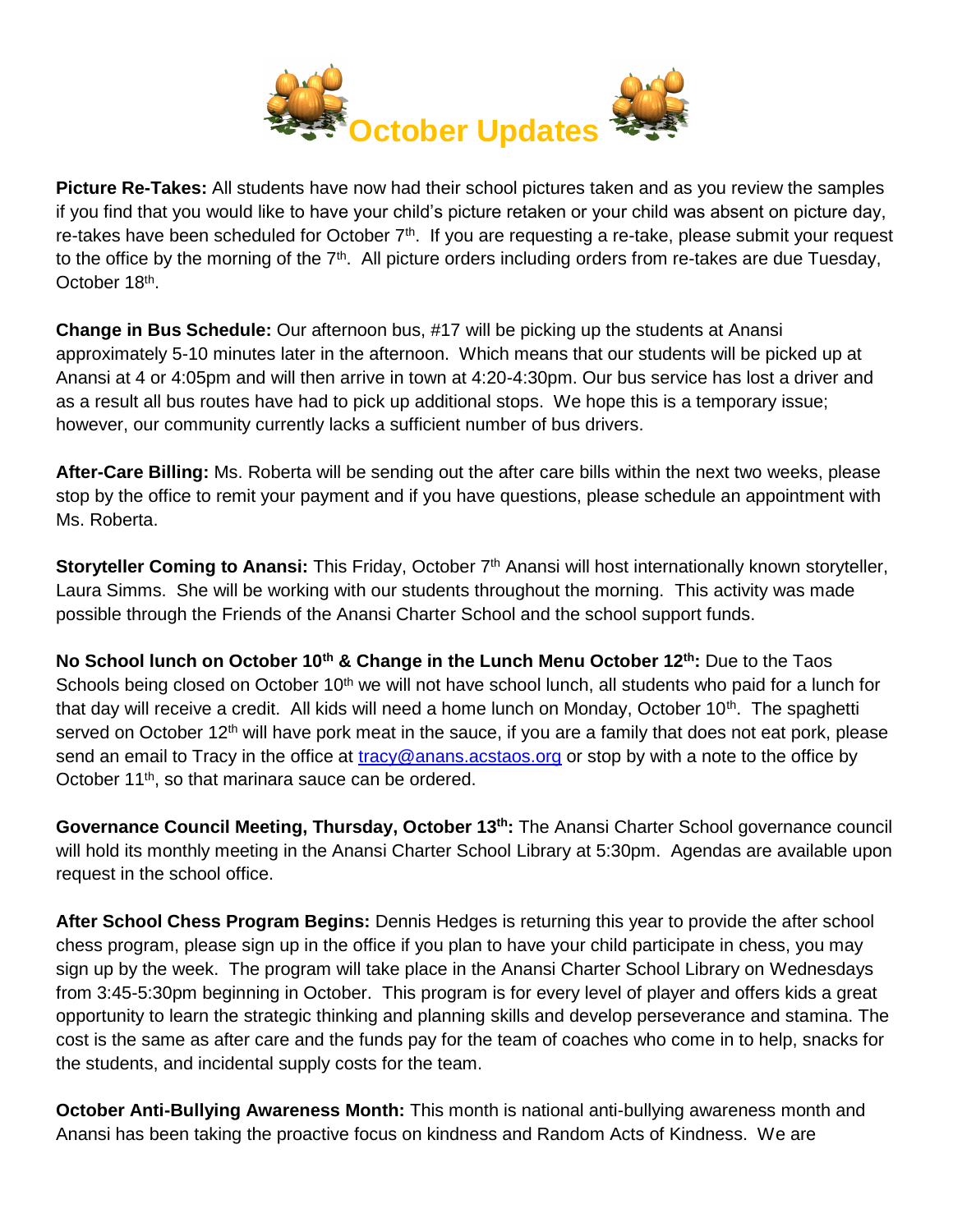challenging our students in grades K-5 to be "RAK-Stars" and our middle school students to be "RAKtivists". Here are simple ways you can bring kindness in as a focus in your own homes:

- Leave an appreciation sticky note for someone in your house
- Take time to write a thank you note together, for someone you appreciate
- Take time when around the dinner table to share something you appreciated or enjoyed in your day
- Make a treat for someone
- Donate items you no longer need to others
- Lend a helping hand to others in the community
- Smile at others when you see them or when you are passing by
- Hold the door open for someone else

We have learned through our research that one simple act of kindness can lead to dozens more acts of kindness, just through witnessing the single act. This ripple can breed generosity, empathy, and a sincere care for others, please join in and pay it forward with kindness!

In addition, we will continue to educate our students about bullying and will teach them strategies for bullying prevention. Our biggest culprit is teasing others, which often seems light-hearted, but is actually very hurtful. The victim to teasing often tries to laugh along and accept the joke; however, ongoing teasing leads to feelings of exclusion, low self esteem, and acts of self-deprecation. Please remember your role-modeling is your child's greatest teacher, consider a conversation about the impact of teasing others and choose kindness toward others yourselves.

**Field Trip to Millicent Rogers Museum and Taos Pueblo:** Kindergarten, First, and Second Grade will be taking a cultural field trip on October 25<sup>th</sup> in the Taos Community to support their learning of New Mexico culture, architecture, and history. They will participate in activities and tours at the Millicent Rogers Museum and the Taos Pueblo. Please be sure to turn in your permission slip.

**No School:** There will be "no school" held on Friday, October 21st due to the teacher in-service for conference report write-ups. In addition, school is closed on Friday, October 28th to conduct Parent Teacher Conferences.

**Parent Teacher Conference Sign-Ups:** Please look for the conference sign-up sheet in your child's classroom starting, Friday, October 14<sup>th</sup>. Our goal is to meet with every family to review your child's progress and work together to set goals for the school year. Conferences are scheduled for Friday, October 28th from 8-4pm.

Halloween Festivities: Each classroom will have an afternoon Costume Party on Monday, October 31<sup>st</sup>. All students are invited to bring a costume in a bag to participate in the parade and festivities. The K-5 classes will gather together on the soccer field to parade in their costumes and then will return to classrooms to participate in games, crafts, and creating healthy snacks. We will be sending more details closer to the date so that you can be involved in your child's class party.

**Simple Ways to Fundraise for the School without Spending any extra money!** The Friends of the Anansi Charter School have set up several easy ways that you can contribute to the school with very little to no extra work on your part. The Friends of Anansi fundraise to provide additional funds to the classrooms to enhance education with events like our storyteller day, to bring special artists and educators into the school to work with students, and to sponsor field trips. In addition their fundraising efforts are used to help with school enhancements for classroom programs and equipment. You can